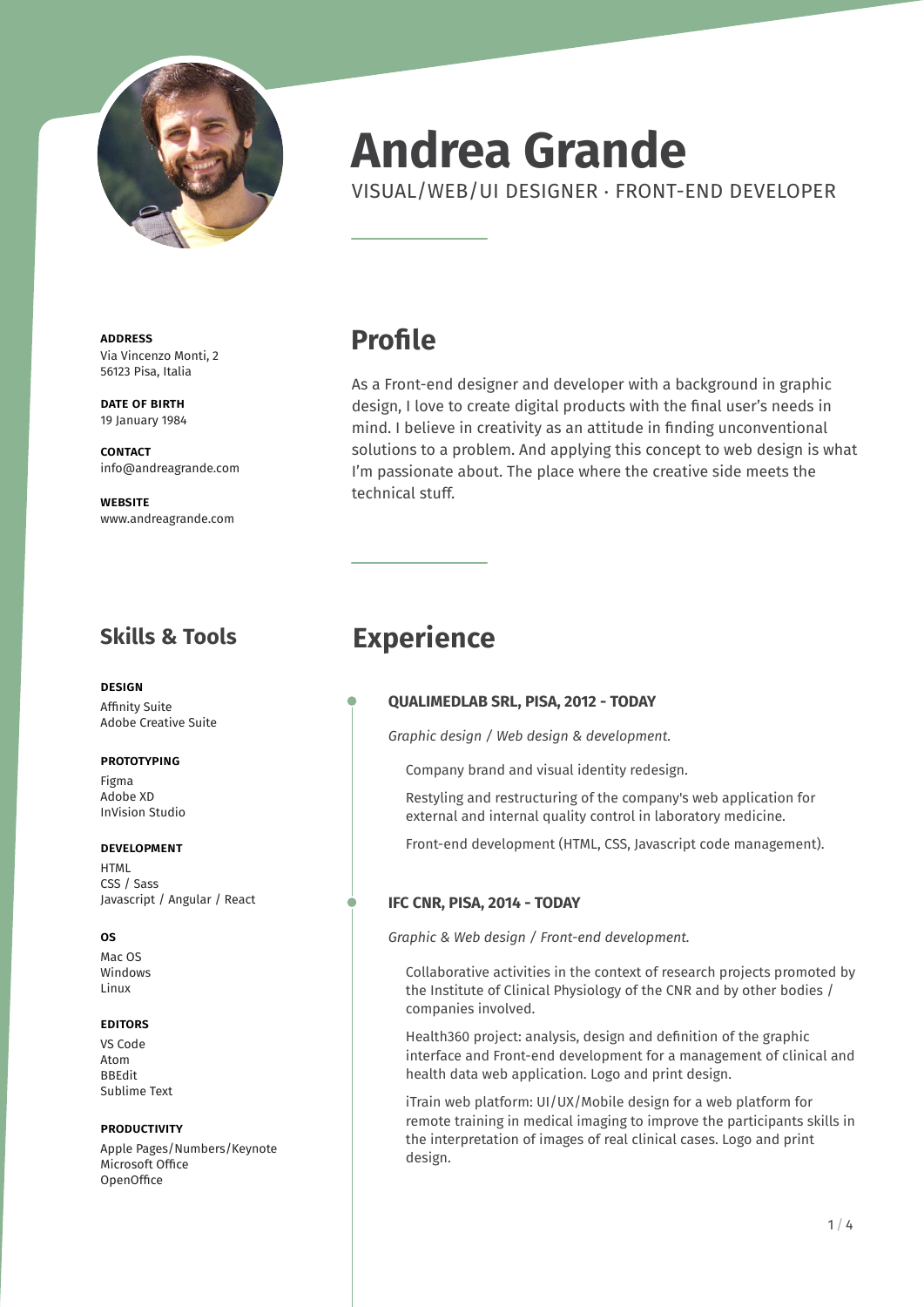### **FREELANCING, 2011 - 2012**

*Graphic & Web design / Front-end & Back-end development*

Wordpress platform for Professional Master's Programme in Translation of postcolonial English texts - University of Pisa. The platform is a tool to provide teaching materials and to publish news and articles.

Web design and development for Studio Legale Paolini Nesi - Florence.

PanoramaFirb: Graphic design, UI design Front-end development for FIRB RBNE07C4R9 project.

### **CONSORZIO ICON, PISA, 2007 - 2012**

### *Graphic design / Web design & development*

Graphic design activities for the creation of digital and print materials (e.g. information brochures on the ICoN consortium, interactive materials for the teaching modules, gradual renewal of website graphics, creation of logos for specific projects).

Editorial activity for didactic materials to be studied in e-learning mode by students enrolled in the degree course and masters provided by the Consortium and by the partner Universities.

### **Education**

#### **ROME, 2015**

*WP Days: Wordpress come strumento di lavoro*

Participation in the seminar *WP Days: Wordpress come strumento di lavoro* organized by Your Inspiration Web.

### **PISA, 2013**

*HTML5 CSS3 Course*

*CSS3 & HTML5 - Developing cross device applications* organized by W3C Italia.

### **UNIVERSITÀ DI PISA, 2009**

*Master Bachelor in Digital Humanities*

Project: "Dal web alla carta: realizzazione di un sistema di utilizzo dei contenuti presenti in archivi on line per la creazione automatizzata di documenti destinati alla stampa professionale".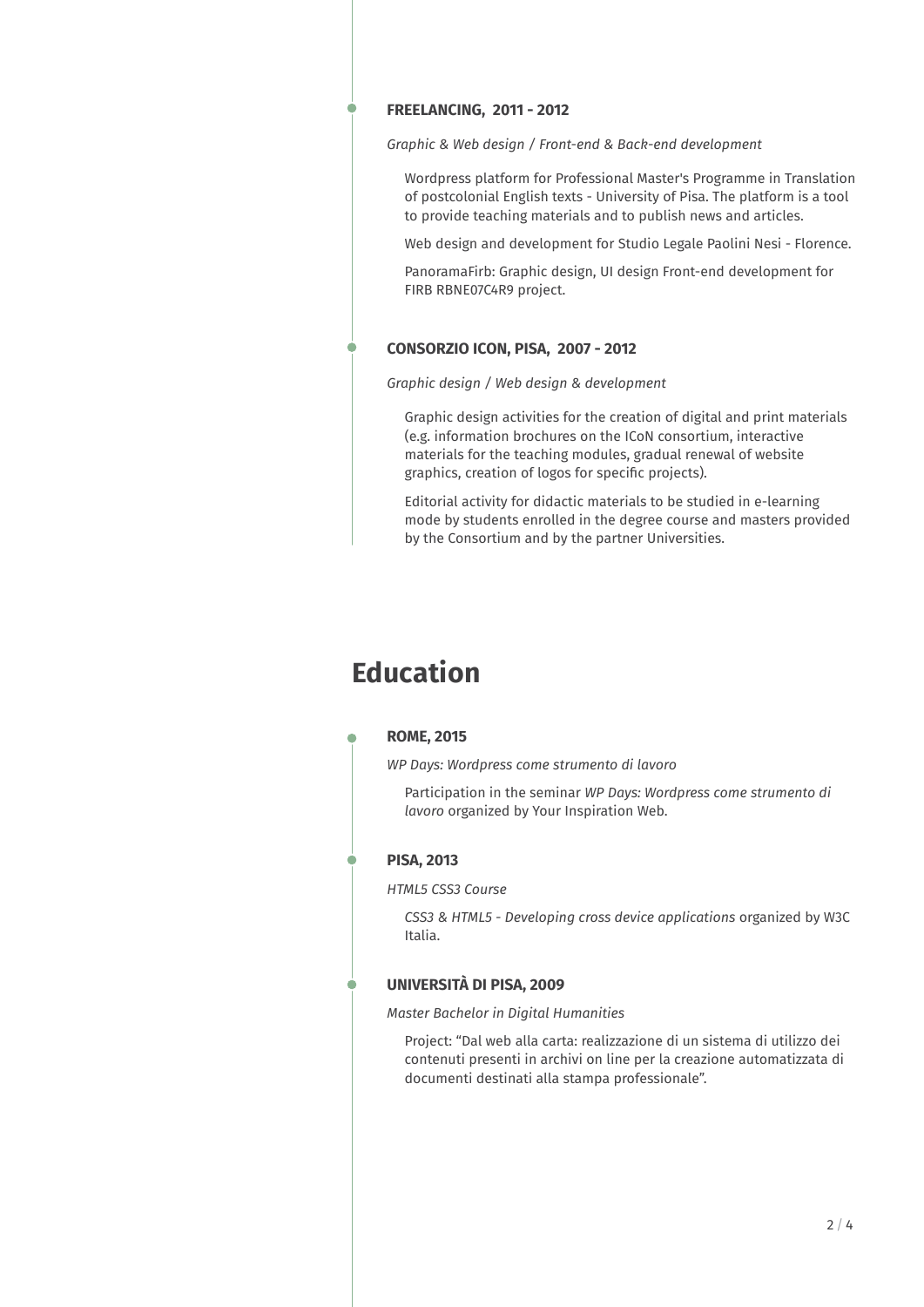### **STUDIO VAN BOXEL, PISA, 2009**

*Master Bachelor Stage*

Project: "Realizzazione di un sistema di impaginazione automatica del catalogo dell'editore Felici di Pisa. Il sistema è implementato utilizzando il linguaggio di scripting interno al software Adobe InDesign in combinazione con il linguaggio XML usato per strutturare le informazioni da inserire nel catalogo".

### **UNIVERSITÀ DI PISA, 2006**

### *Bachelor in Digital Humanities*

Project: "Un sito web per lo schema MAG. Realizzazione di un sito per lo schema di codifica di Metadati Amministrativi e Gestionali degli oggetti digitali nell'ambito dei Beni culturali creato e mantenuto dal comitato MAG su iniziativa dell'ICCU".

### **STUDIO VAN BOXEL, PISA, 2005**

### *Bachelor Stage*

Project: Creazione di un'applicazione per la visualizzazione dei profili degli studenti del corso di laurea utilizzando il software Adobe Flash.

### **UNIVERSITÀ DI PISA, 2003**

*ECDL (European Computer Driving Licence)*

### **LICEO SCIENTIFICO "L. SICILIANI", CATANZARO, 2002**

*High school diploma*

Liceo scientifico "L. Siciliani" di Catanzaro.

## **Pubblications, Events, Conferences**

**4TH INTERNATIONAL CONFERENCE ON NEUROREHABILITATION (ICNR2018), PISA, ITALY, 16-20/10/2018 ::** PhysioTest: a dedicated module to collect data from physiotherapy assessments in neuromuscular diseases.

**8TH IEEE INTERNATIONAL CONFERENCE ON CONSUMER ELECTRONICS (ICCE), BERLIN, GERMANY, 02-05/09/2018 ::** Development of a Mobile App for training health professionals in diagnostic imaging: a progress report.

**THE 6TH IEEE INTERNATIONAL CONFERENCE ON E-HEALTH AND BIOENGINEERING - EHB 2017, SINAIA, ROMANIA, 22-24/06/2017 ::** Development Of An Integrated ICT System For Data Production, Standardization And Elaboration In Health & Care.

**THE 6TH IEEE INTERNATIONAL CONFERENCE ON E-HEALTH AND BIOENGINEERING - EHB 2017, SINAIA, ROMANIA, 22-24/06/2017 ::** Development Of A Platform For E-Training/E-Learning For Echocardiography Practitioners.